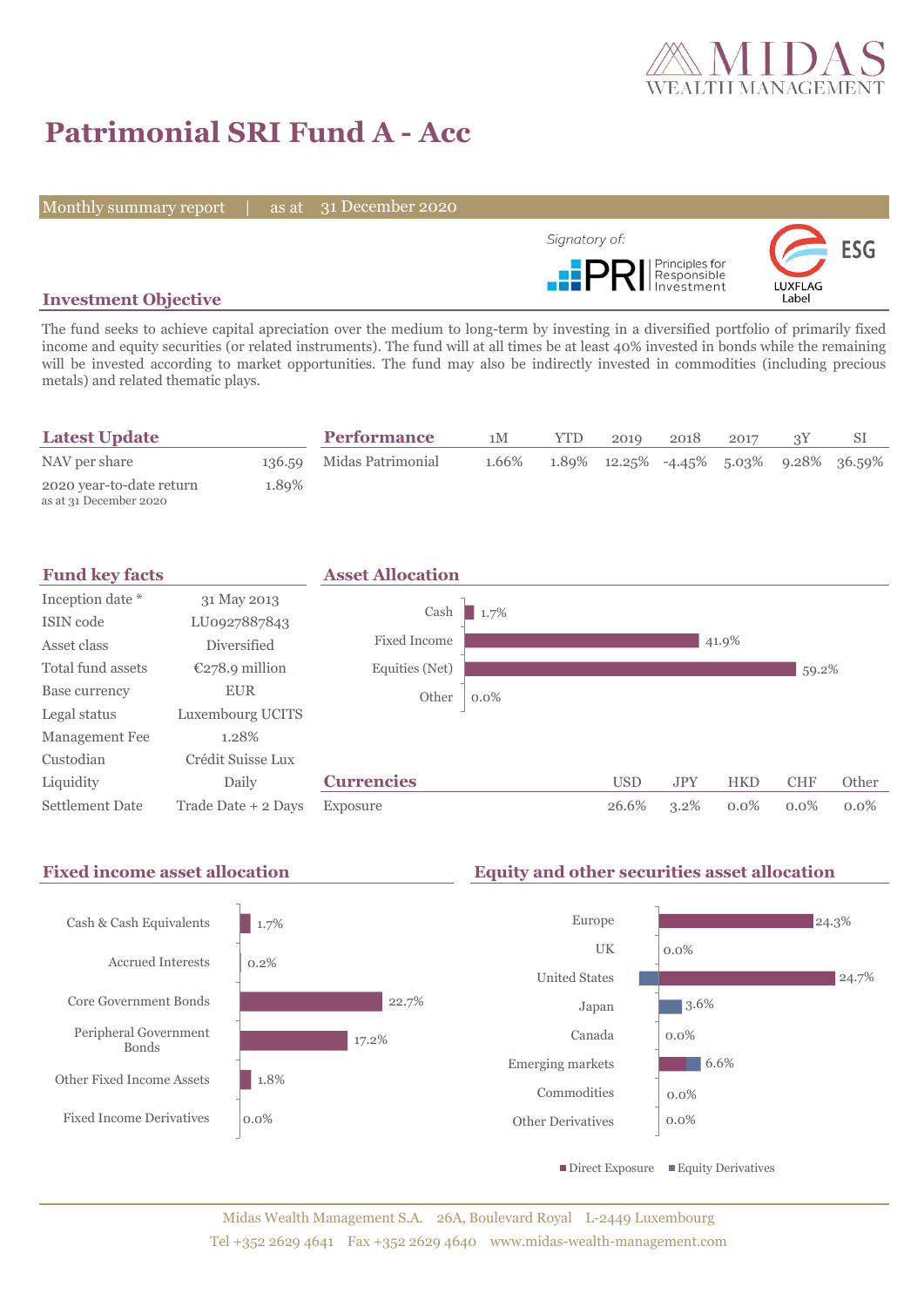

28.7%

35.4%

## **Patrimonial SRI Fund A - Acc**

Monthly summary report | as at 31 December 2020

| Top 10 fixed income holdings             | Rating     | Weight  | <b>Fixed income rating breakdown</b> |  |  |  |
|------------------------------------------|------------|---------|--------------------------------------|--|--|--|
| NETHERLANDS GOVT: NETHER 3 1/4 07/15/21  | AAA        | 3.6%    |                                      |  |  |  |
| FRANCE O.A.T.: FRTR 1 1/4 05/25/36       | AA         | 2.0%    | <b>AAA</b><br>$2\{$                  |  |  |  |
| BTPS: BTPS 1 07/15/22                    | BBB-       | 1.9%    | AA<br>20.6%                          |  |  |  |
| REP OF POLAND: POLAND 0 02/10/25         | $A-$       | 1.9%    | $9.5\%$<br>A                         |  |  |  |
| DEUTSCHLAND REP: DBR o 08/15/29          | <b>AAA</b> | 1.8%    | <b>BBB</b>                           |  |  |  |
| BTPS: BTPS 2 1/2 11/15/25                | BBB-       | 1.6%    | <b>BB</b><br>$5.9\%$                 |  |  |  |
| EUROPEAN INVT BK : EIB o $3/8$ o7/16/25  | AAA        | $1.5\%$ | B<br>$0.0\%$                         |  |  |  |
| AGENCE FRANCAISE : AGFRNC 0 1/8 11/15/23 | AA         | 1.5%    | <b>CCC</b><br>$0.0\%$                |  |  |  |
| BTPS: BTPS 0.35 02/01/25                 | BBB-       | 1.5%    |                                      |  |  |  |
| BUNDESSCHATZANW: BKO 0 03/11/22          | NR.        | 1.5%    | <b>NR</b><br>$0.0\%$                 |  |  |  |

| Top 10 equity holdings       | Sector                        | Weight |
|------------------------------|-------------------------------|--------|
| ALIBABA GROUP HOLDING-SP ADR | <b>Consumer Discretionary</b> | 2.8%   |
| <b>ALTICE NV-A</b>           | <b>Communication Services</b> | 2.6%   |
| AMAZON.COM INC               | <b>Consumer Discretionary</b> | 2.2%   |
| <b>BROADCOM INC</b>          | <b>Information Technology</b> | 1.8%   |
| NVIDIA CORP                  | <b>Information Technology</b> | 1.7%   |
| MICROSOFT CORP               | <b>Information Technology</b> | 1.7%   |
| <b>FREY</b>                  | Real Estate                   | 1.7%   |
| UNITEDHEALTH GROUP INC       | Health Care                   | 1.6%   |
| MARVELL TECHNOLOGIES         | <b>Information Technology</b> | 1.6%   |
| CHECK POINT SOFTWARE TECH    | <b>Information Technology</b> | 1.6%   |

## **The 10 Equity sector breakdown**





### **Thematics breakdown Top 5 funds and other holdings**

| Quaero Bamboo                                    | $2.0\%$ |
|--------------------------------------------------|---------|
| iShares S&P 500 Financials Sector UCITS ETI 1.9% |         |
| iShares S&P 500 Consumer Staples Sector UC 1.0%  |         |
| iShares EURO STOXX Banks 30-15 UCITS ET 0.9%     |         |